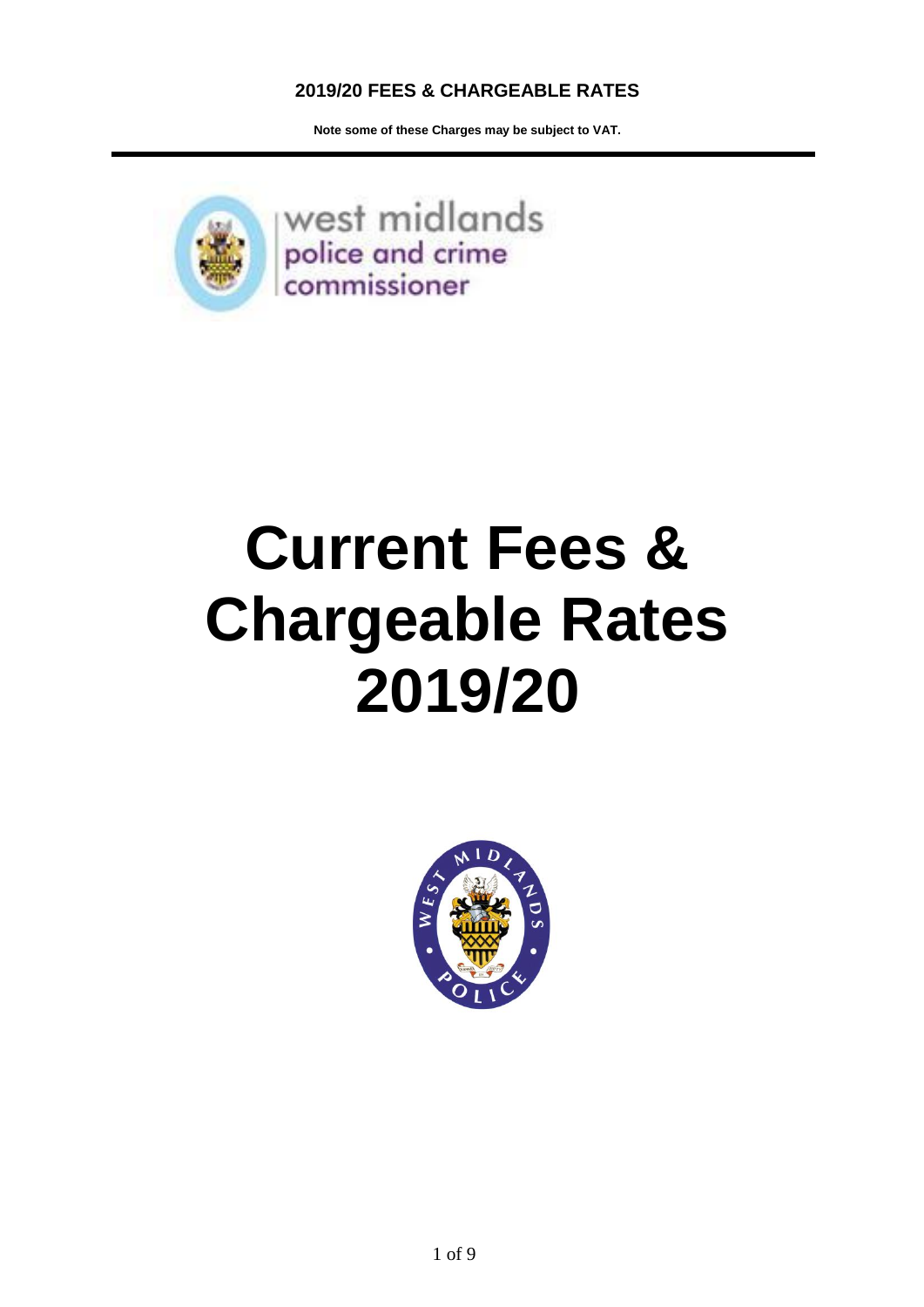**Note some of these Charges may be subject to VAT.** 

# **CONTENTS**

|     | <b>Description</b>                                                  | <u>Page</u> |
|-----|---------------------------------------------------------------------|-------------|
| 1.  | <b>Accident / Collision Reports</b>                                 | 3           |
| 2.  | <b>Cancellation Rates</b>                                           | 3           |
| 3.  | Photographs                                                         | 4           |
| 4.  | Multimedia                                                          | 4           |
| 5.  | <b>Witness Statements</b>                                           | 4           |
| 6.  | Other Reports / Fees                                                | 5           |
| 7.  | Requests of Disclosure of Information                               | 5/6         |
| 8.  | Statutory Charge Rates for Common Items (DPA/Firearms/Certificates) | 6/7         |
| 9.  | Sporting Events (inc. Football) and Commercial Charges              | 7           |
| 10. | <b>Non Commercial Charges</b>                                       | 7           |
| 11. | Charge for training of Police Apprentices                           | 8           |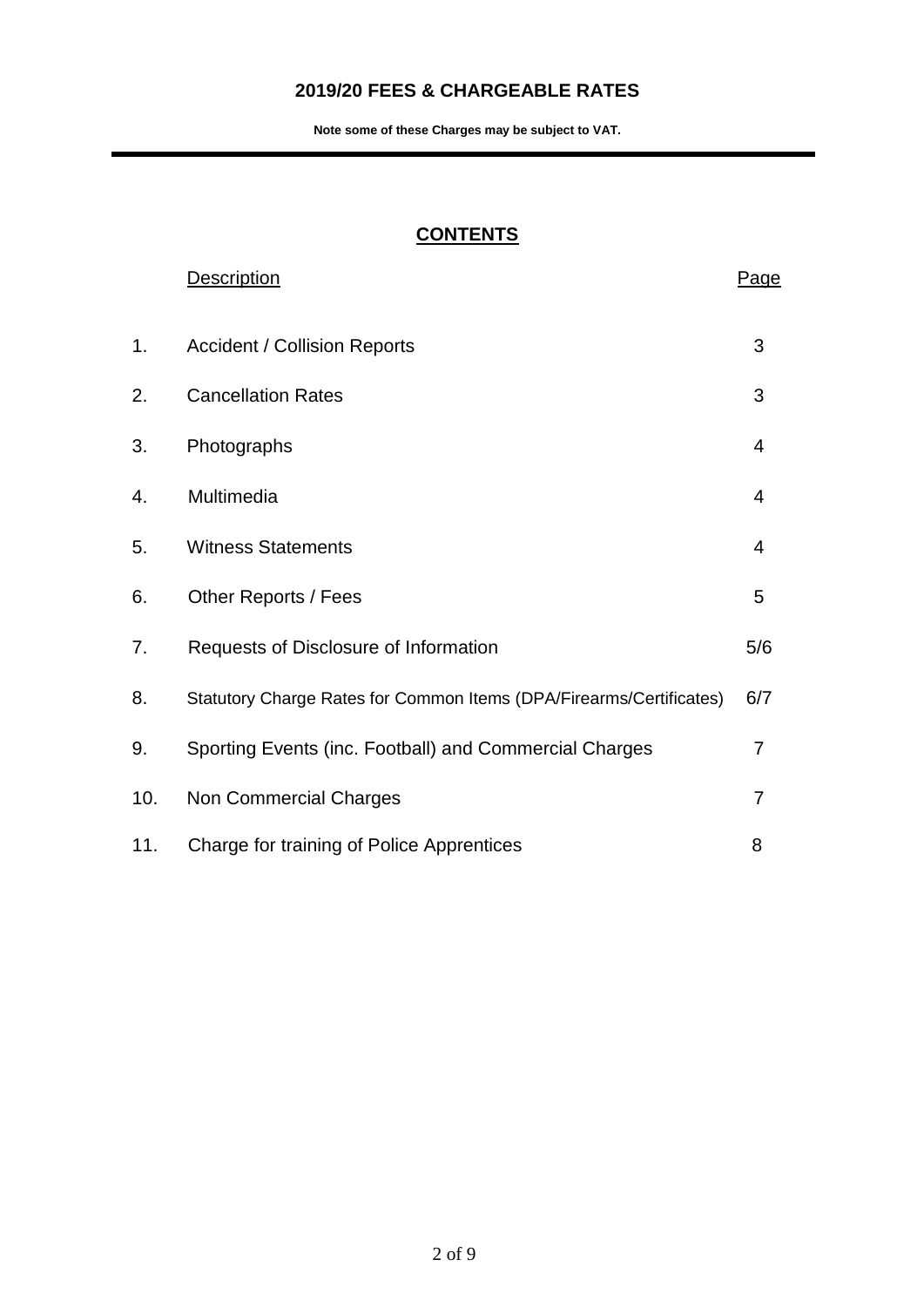**Note some of these Charges may be subject to VAT.** 

#### **1. ACCIDENT / COLLISION REPORTS**

| <b>CHARGE FOR:</b>                                                                                                                                                                                                                      |            |                 |                     |
|-----------------------------------------------------------------------------------------------------------------------------------------------------------------------------------------------------------------------------------------|------------|-----------------|---------------------|
|                                                                                                                                                                                                                                         |            | 2018/19 2019/20 |                     |
| Copy of Accident Report (full extract up to 30 pages)                                                                                                                                                                                   | £<br>96.50 | £               | 99.00 per report    |
| Additional Pages (in relation to the same collision)                                                                                                                                                                                    | 4.20       |                 | 4.30 per page       |
| Fatals - Copy of Collision Investigation Report<br>(Include report, statements, plans, photos, vehicle examination,<br>reconstruction)                                                                                                  | 414.00     |                 | 424.80 per report   |
| Fatals – Reconstruction video / DVD                                                                                                                                                                                                     | 82.60      |                 | 84.70 per video/DVD |
| Unprocessed electronic data obtained at the scene of a collision (Rough<br>Data)                                                                                                                                                        | 27.50      |                 | 28.20 per page      |
| Limited Particulars (RT Accidents) (Names and addresses of drivers<br>and registered keepers, insurance companies, date and location of<br>collision, name and number of officer dealing - unless provided as part<br>of a full report) | 34.30      |                 | 35.20 per report    |
| Copy of Self Reporting Form                                                                                                                                                                                                             | 34.30      |                 | 35.20 per report    |
| Copy of Scale Plan<br>(other than in collision book)                                                                                                                                                                                    | 41.40      |                 | 42.50 per plan      |
| Copy of Complete Police Vehicle Examination Report (unless part of<br>full extract)                                                                                                                                                     | 68.80      |                 | 70.60 per report    |
| Copy of Complete Collision Reconstruction Report (unless part of full<br>extract)                                                                                                                                                       | 68.80      |                 | 70.60 per report    |
|                                                                                                                                                                                                                                         |            |                 |                     |

## **2. CANCELLATION RATES**

The following charges are for the cancellation of a request to search for documents.

| <b>CHARGE FOR:</b>                                                                                                                                                                                                                                                                                                                          |       |                 |                  |
|---------------------------------------------------------------------------------------------------------------------------------------------------------------------------------------------------------------------------------------------------------------------------------------------------------------------------------------------|-------|-----------------|------------------|
|                                                                                                                                                                                                                                                                                                                                             |       | 2018/19 2019/20 |                  |
| If Request is Cancelled Prior to Search                                                                                                                                                                                                                                                                                                     | £     | £               | Refund           |
| If Search is made Prior to Cancellation                                                                                                                                                                                                                                                                                                     | 34.30 |                 | 35.20 per search |
| If Search is made and Documents Ready for Dispatch                                                                                                                                                                                                                                                                                          | 82.60 |                 | 84.70 Full fee   |
| Abortive Search                                                                                                                                                                                                                                                                                                                             | 34.30 |                 | 35.20 per search |
| lSearch Feel<br>West Midlands Police have introduced a new, non-refundable, fee for<br>conducting searches relating to disclosure requests. The fee includes<br>provision of limited particulars where appropriate. An additional fee of<br>£96.50 will be payable for a copy of a full Road Traffic Collision Report<br>(where available). | 34.30 |                 | 35.20 Per search |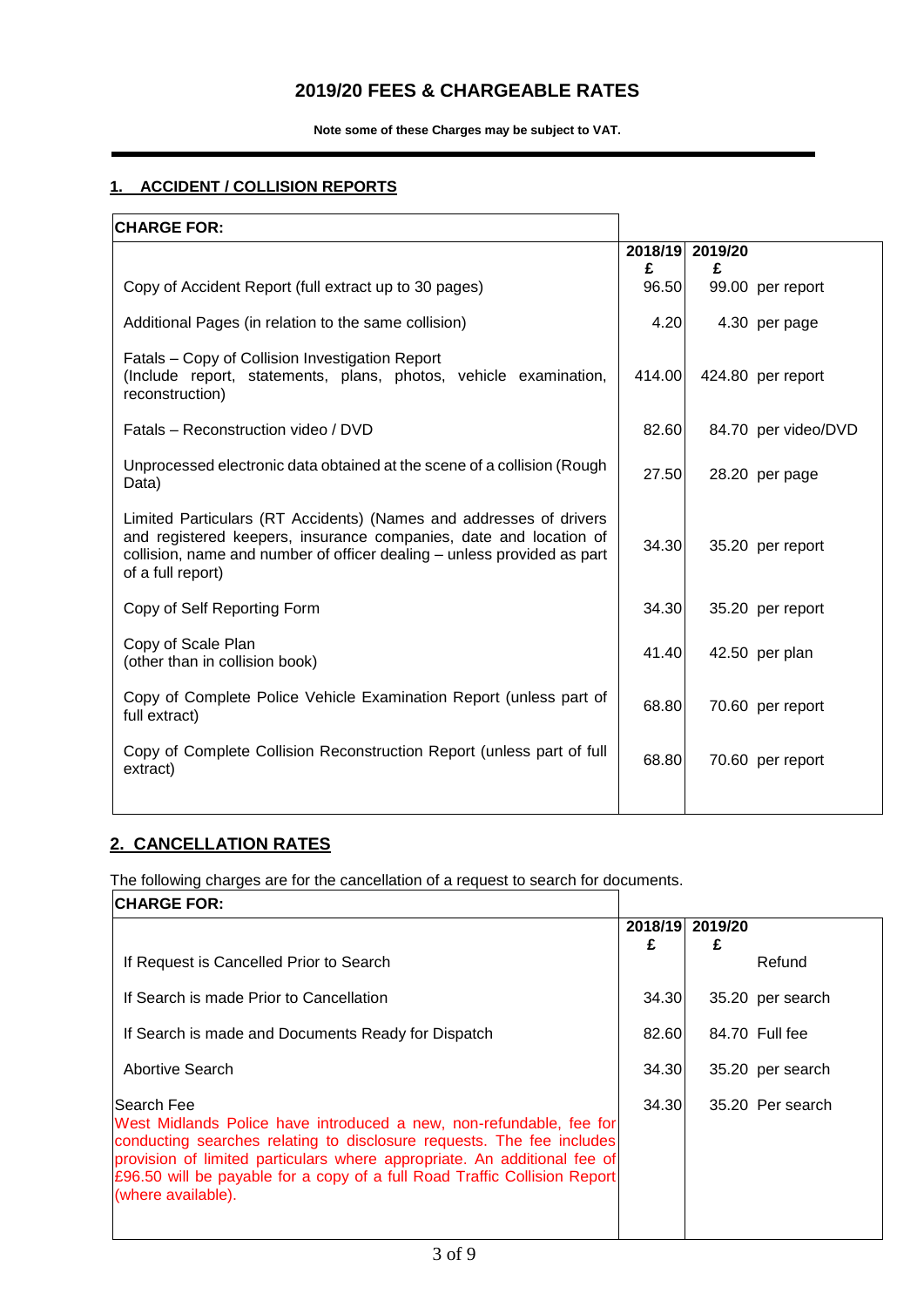**Note some of these Charges may be subject to VAT.** 

#### **3. COPIES OF PHOTOGRAPHS**

| <b>CHARGE FOR:</b>                             |       |                 |                        |
|------------------------------------------------|-------|-----------------|------------------------|
|                                                | £     | 2018/19 2019/20 |                        |
| First Photograph (inc. admin charge)           | 27.50 |                 | 28.20 first photograph |
| Copies of Photographs (after First Photograph) | 3.00  |                 | 3.10 per photograph    |
| Images from a Digital Camera on to a CD        | 20.30 |                 | 20.80 per CD           |
| A4 Index Sheet (Digital)                       | 20.30 |                 | 20.80 per index        |

#### **4. COPIES OF MULTIMEDIA ITEMS**

| <b>CHARGE FOR:</b>                         |            |                 |                  |
|--------------------------------------------|------------|-----------------|------------------|
|                                            |            | 2018/19 2019/20 |                  |
| Additional Audio Tapes (provision for CJS) | £<br>34.30 | £               | 35.20 per tape   |
| Additional Video Tapes (provision for CJS) | 82.60      |                 | 84.70 per tape   |
| DVDs from Digital Video                    | 82.60      |                 | 84.70 per DVD    |
| Copies of CDs/DVDs                         | 20.00      |                 | 20.50 Per CD/DVD |
| Digital Interviews                         | 54.30      | 56.50           |                  |

#### **5. COPIES OF WITNESS STATEMENTS**

| <b>CHARGE FOR:</b>                                                                          |        |                      |                     |
|---------------------------------------------------------------------------------------------|--------|----------------------|---------------------|
|                                                                                             | £      | 2018/19 2019/20<br>£ |                     |
| Copy of a Statement (other than in booklets) per statement – up to 3<br>pages               | 35.40  |                      | 36.30 per statement |
| Additional pages                                                                            | 4.20   |                      | 4.30 per page       |
| Copy of witness statement where witness agrees to disclose personal<br>details              | 41.40  |                      | 42.50 per statement |
| Copy of witness statement where witness does not agree to disclosure<br>of personal details | 55.10  |                      | 56.50 per statement |
| Police Officer Statements (request for statement written by Police<br>Officer)              | 138.90 | 142.50               | per statement       |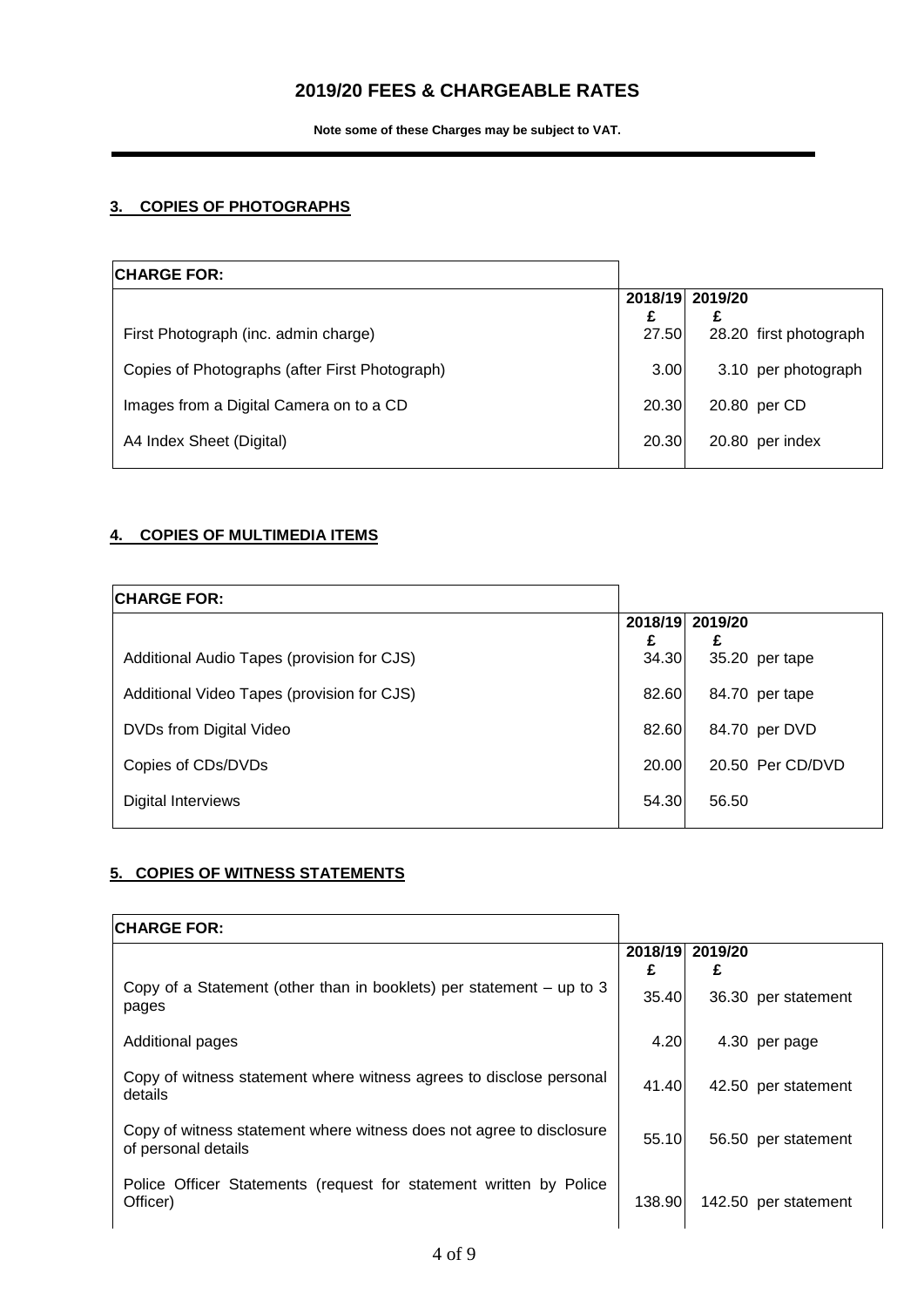**Note some of these Charges may be subject to VAT.**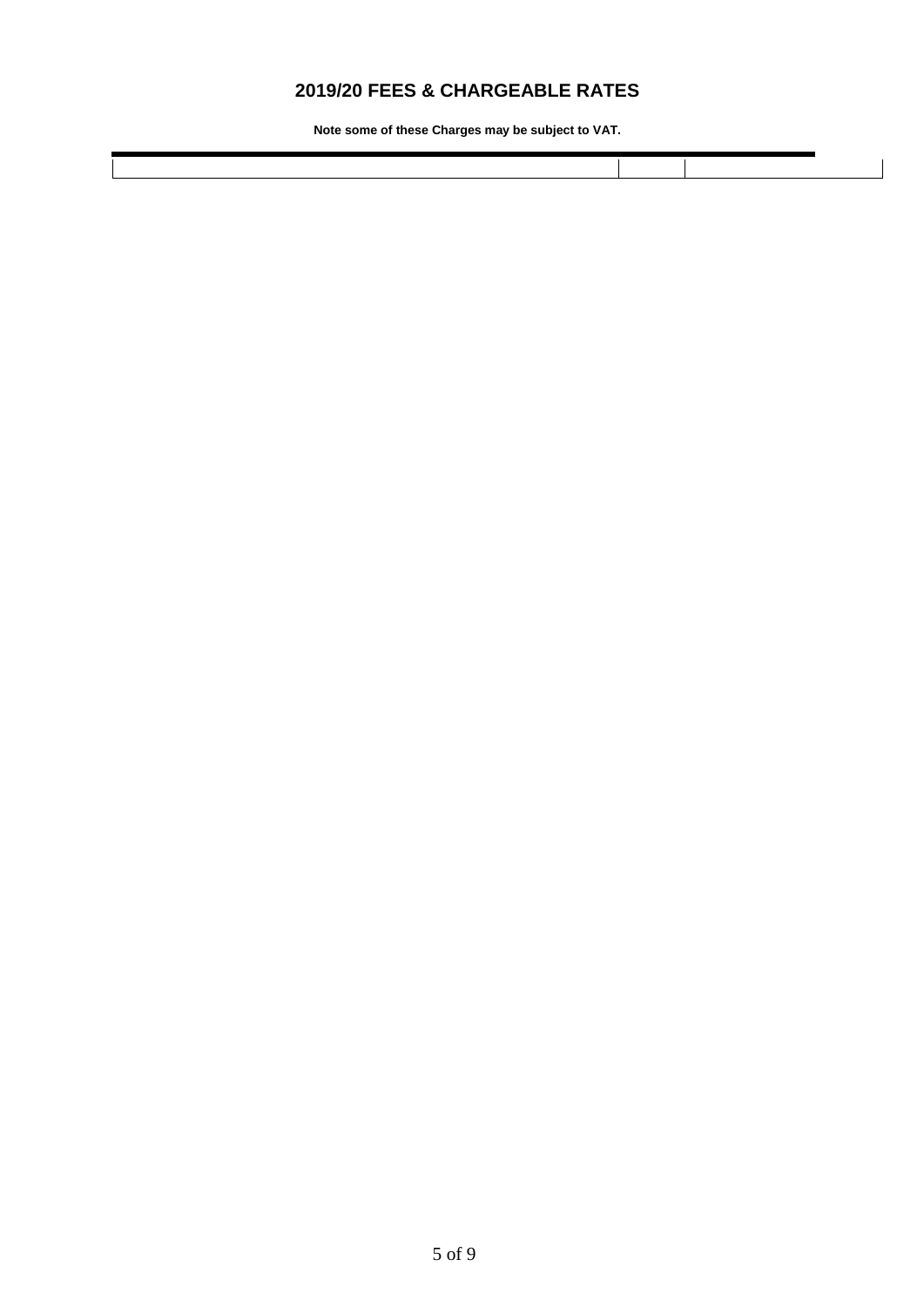**Note some of these Charges may be subject to VAT.** 

#### **6. OTHER REPORTS / FEES**

| <b>CHARGE FOR:</b>                                                                                                                                                                                                                                                                                                                 |                                                             |                                                             |                                |
|------------------------------------------------------------------------------------------------------------------------------------------------------------------------------------------------------------------------------------------------------------------------------------------------------------------------------------|-------------------------------------------------------------|-------------------------------------------------------------|--------------------------------|
|                                                                                                                                                                                                                                                                                                                                    | £                                                           | 2018/19 2019/20<br>£                                        |                                |
| Crime Report<br>MG <sub>5</sub><br>MG3<br>Incident Log<br><b>PNC Convictions</b><br><b>Caution Certificate</b><br><b>Domestic Violence Report</b>                                                                                                                                                                                  | 87.40<br>34.90<br>34.90<br>35.60<br>34.90<br>22.90<br>52.60 | 89.70<br>35.80<br>35.80<br>36.50<br>35.80<br>23.50<br>54.00 |                                |
| <b>Occurrence Summary</b>                                                                                                                                                                                                                                                                                                          | 17.60                                                       | 18.10                                                       |                                |
| <b>Custody Record</b>                                                                                                                                                                                                                                                                                                              | 17.60                                                       | 18.10                                                       |                                |
| Organisations wanting to Interview a Police Officer (and in a civil case)                                                                                                                                                                                                                                                          | 138.90                                                      |                                                             | 142.50 per interview           |
| Additional copies of Custody Records (PIC Records)<br>(over & above those legally provided free of charge)                                                                                                                                                                                                                         | 27.50                                                       |                                                             | 28.20 per report               |
| Copy of PIC Sheets (2 <sup>nd</sup> copy)                                                                                                                                                                                                                                                                                          | 27.50                                                       |                                                             | 28.20 per sheet                |
| Copy of interview record (only where prepared during investigative<br>process)                                                                                                                                                                                                                                                     | 55.10                                                       |                                                             | 56.50 per copy                 |
| <b>Fingerprints</b><br>Fingerprinting Fees - First Set<br>Fingerprinting Fees - Subsequent Sets<br>PLEASE NOTE THERE IS NO CHARGE FOR PRINTS FOR CRB                                                                                                                                                                               | 77.70<br>38.80                                              |                                                             | 79.70 per set<br>39.80 per set |
| <b>Alarm URN Fees</b><br>URN - Intruder Alarm Registration<br>Panic Attack Alarm Registration Fee<br>Lone Worker and Vehicle Tracking URNs - under 10,000 devices<br>Lone Worker and Vehicle Tracking URNs - 10,000 - 50,000 devices<br>Lone Worker and Vehicle Tracking URNs - over 50,000 devices<br>CAT 5 Vehicle Tracking SOCs | 43.49<br>43.49<br>52.55<br>78.82<br>105.10<br>52.55         | 43.49<br>43.49<br>52.55<br>78.82<br>105.10<br>52.55         |                                |
| <b>National Contractor Vetting</b><br>Non Police Personnel Vetting (NPPV) 1<br>Non Police Personnel Vetting (NPPV) 2 (abbreviated)<br>Non Police Personnel Vetting (NPPV) 2 (full)<br>Non Police Personnel Vetting (NPPV) 3<br>Any clearance requiring CTC or SC in addition to NPPV                                               | 40.00<br>110.00<br>120.00<br>160.00<br>$+30.00$             | 40.00<br>110.00<br>120.00<br>160.00<br>$+30.00$             |                                |

#### **7. REQUESTS FOR DISCLOSURE OF INFORMATION**

Please note that where there is no judicial requirement for the reports, VAT is chargeable.

| <b>CHARGE FOR:</b>                                                                                                                       |                 |       |
|------------------------------------------------------------------------------------------------------------------------------------------|-----------------|-------|
| <b>Requests for Disclosure of Information</b>                                                                                            | 2018/19 2019/20 |       |
| Request for information by Court Order (up to 2 hours work)<br>Request for information by Court Order for work above 2 hours (including) | 87.40           | 89.70 |
| redaction)                                                                                                                               | 29.20           | 30.00 |
| <b>ABI/Lioyds Disclosure of Information (ABI/Lioyds MOU)</b><br>Request (crime/lost property number, etc) - MOU App App D(a)             | 29.20           | 30.00 |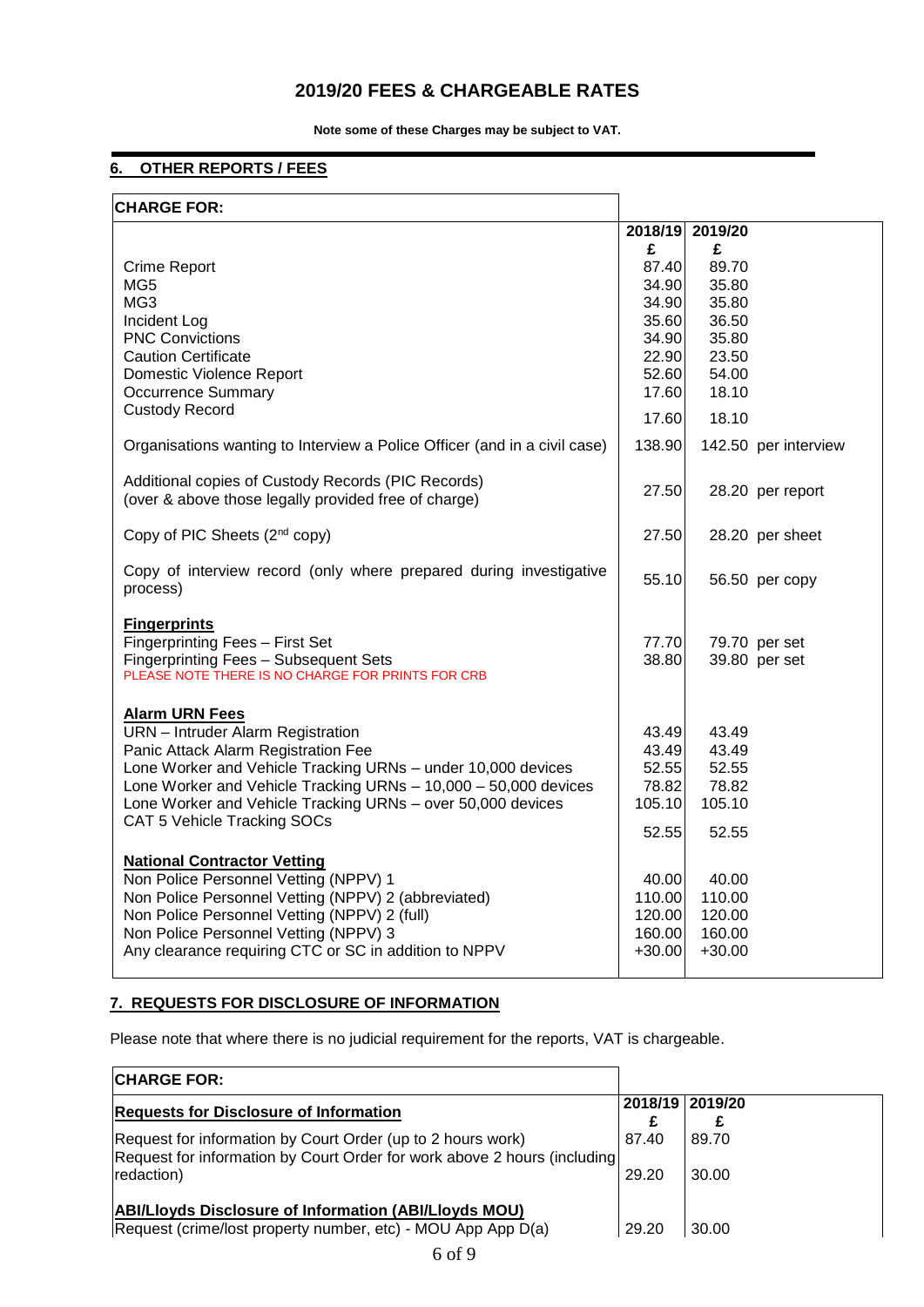**Note some of these Charges may be subject to VAT.** 

| <b>Data Protection</b>         |          |                  |
|--------------------------------|----------|------------------|
| Freedom of Information Request | 10.00 NA | per FOI Act 2000 |

### **8. Statutory Charge Rates for Common Items**

#### **Data Protection Act 1998 Fees (SI 2000/191**

| <b>CHARGE FOR:</b>                                      |              |                 |
|---------------------------------------------------------|--------------|-----------------|
|                                                         |              | 2018/19 2019/20 |
|                                                         |              |                 |
| DPA 1998 - Section 7 Subject Access Request             | $10.00$   NA |                 |
| DPA 1998 - Section 68 Health Records (Copy)             | $50.00$   NA |                 |
| DPA 1998 - Section 68 Health Records (View)             | $10.00$   NA |                 |
| DPA 1998 - Section 68 Health Records (View & then Copy) | $50.00$   NA |                 |
|                                                         |              |                 |

#### **FIREARMS –**

| <b>CHARGE FOR:</b>                                                     | 2018/19 RATE (£) | 2019/20 RATE (£)       |
|------------------------------------------------------------------------|------------------|------------------------|
| <b>Firearm Certificate Issue</b>                                       | 88.00            | 88.00 per certificate  |
| <b>Firearms Certificate Renewal</b>                                    | 62.00            | 62.00 per certificate  |
| <b>Firearms Certificate Replacement</b>                                | 4.00             | 4.00 per certificate   |
| Shotgun Certificate Issue                                              | 79.50            | 79.50 per certificate  |
| Shotgun Certificate Renewal                                            | 49.00            | 49.00 per certificate  |
| Shotgun Certificate (co-terminus with Firearms certificate)            | 90.00            | 90.00 per certificate  |
| Shotgun Certificate renewal (co-terminus with Firearms<br>certificate) | 65.00            | 65.00 per certificate  |
| Shotgun Certificate Replacement                                        | 4.00             | 4.00 per certificate   |
| Visitors Permit (Single)                                               | 20.00            | 20.00 per certificate  |
| Visitors Permit (6+)                                                   | 100.00           | 100.00 per certificate |
| Home Office Club Approval                                              | 84.00            | 84.00 per certificate  |
| Registered Firearms Dealer - Issue                                     | 200.00           | 200.00 per licence     |
| Registered Firearm Dealer - Renewal                                    | 200.00           | 200.00 per licence     |
| <b>Firearms Museum Licence</b>                                         | 200.00           | 200.00 per licence     |
| <b>Game Fairs</b>                                                      | 13.00            | 13.00 per licence      |
| Variation (not like for like)                                          | 20.00            | 20.00 per certificate  |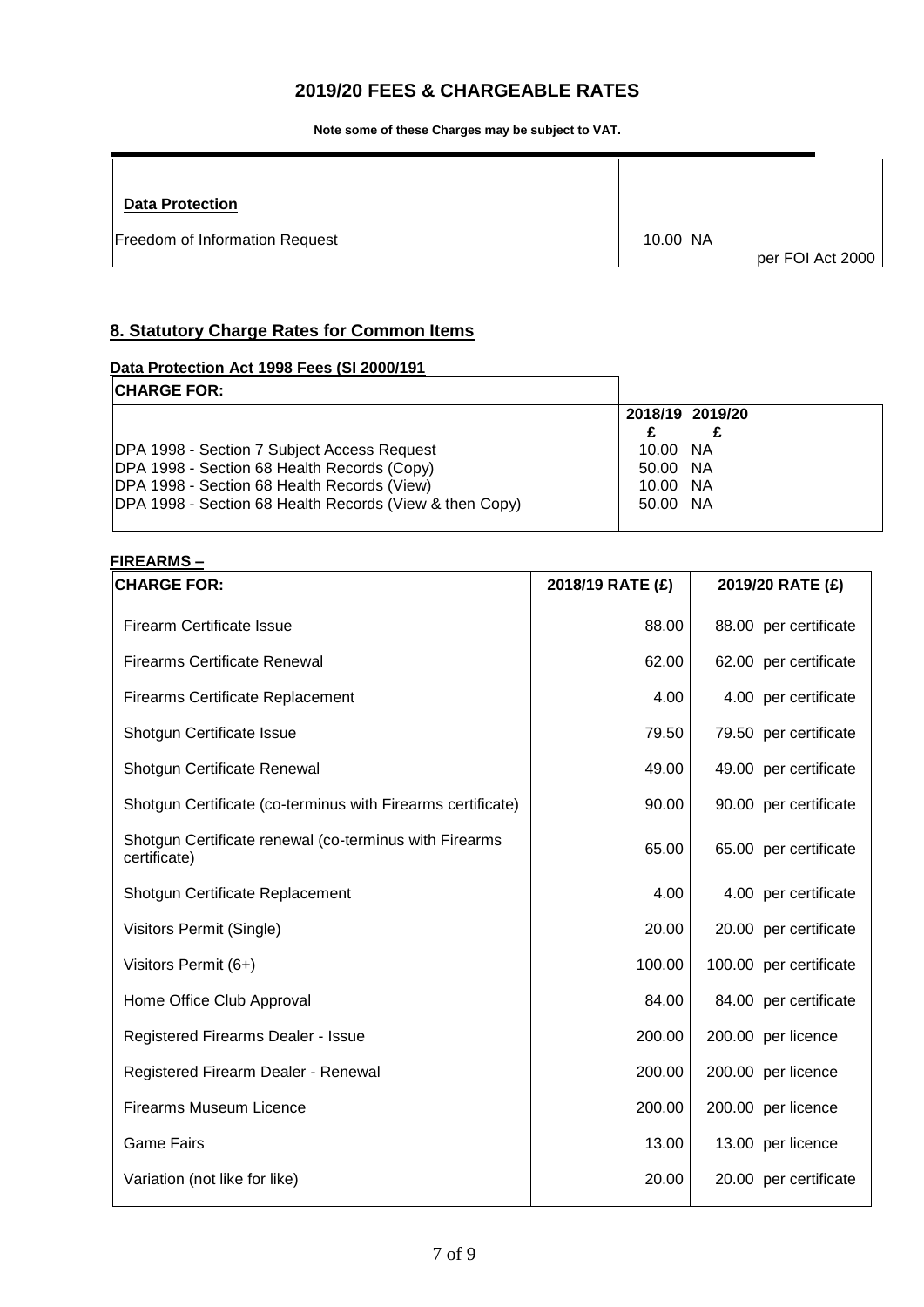**Note some of these Charges may be subject to VAT.** 

| <b>Other Licensing Fees</b> |       |                       |
|-----------------------------|-------|-----------------------|
| <b>CHARGE FOR:</b>          |       |                       |
|                             |       | 2018/19 2019/20       |
|                             |       |                       |
| <b>Pedlars Certificate</b>  | 12.25 | 12.25 per certificate |
| Alien's Certificate         | 34.00 | 34.00 per certificate |
|                             |       |                       |

#### **9. SPORTING EVENTS (incl. Football) – Per Hour & COMMERCIAL CHARGES**

| <b>RANK</b>                 | Standard           | Public<br>Holiday | Standard           | Public<br>Holiday |
|-----------------------------|--------------------|-------------------|--------------------|-------------------|
|                             | Season 2018/19 (£) |                   | Season 2019/20 (£) |                   |
| Constable                   | 64.84              | 102.51            | 69.37              | 106.47            |
| Sergeant                    | 75.74              | 120.12            | 81.30              | 125.45            |
| Inspector                   | 73.92              | 73.92             | 80.16              | 80.16             |
| Chief Inspector             | 77.35              | 77.35             | 84.69              | 84.69             |
| Superintendent              | 100.09             | 100.09            | 107.68             | 107.68            |
| <b>Chief Superintendent</b> | 112.58             | 112.58            | 124.11             | 124.11            |
| <b>PCSO</b>                 | 57.82              | 57.82             | 59.68              | 59.68             |

Only the rank of PC and Sgt change for Public Holiday due to being eligible for overtime payments

#### *NB THESE RATES MAY BE SUBJECT TO CHANGE AS A RESULT OF THE NATIONAL REVIEW OF POLICE PAY AND CONDITIONS.*

#### **10. NON-COMMERCIAL – Per Hour**

Ē

| <b>RANK</b>                 |                                       |         |                             |         |
|-----------------------------|---------------------------------------|---------|-----------------------------|---------|
|                             | <b>Standard Weekly</b><br>Leave $(E)$ |         | <b>Public Holiday</b><br>E) |         |
|                             | 2018/19                               | 2019/20 | 2018/19                     | 2019/20 |
| Constable                   | 53.08                                 | 56.21   | 90.76                       | 93.32   |
| Sergeant                    | 62.04                                 | 65.93   | 106.42                      | 110.09  |
| Inspector                   | 57.30                                 | 61.66   | 57.30                       | 61.66   |
| Chief Inspector             | 59.96                                 | 65.15   | 59.96                       | 65.15   |
| Superintendent              | 77.59                                 | 82.83   | 77.59                       | 82.83   |
| <b>Chief Superintendent</b> | 87.27                                 | 95.47   | 87.27                       | 95.47   |
| <b>PCSO</b>                 | 50.21                                 | 51.49   | 50.21                       | 51.49   |

Only the rank of PC and Sgt change for Standard Weekly Leave and Public Holiday due to being eligible for overtime payments.